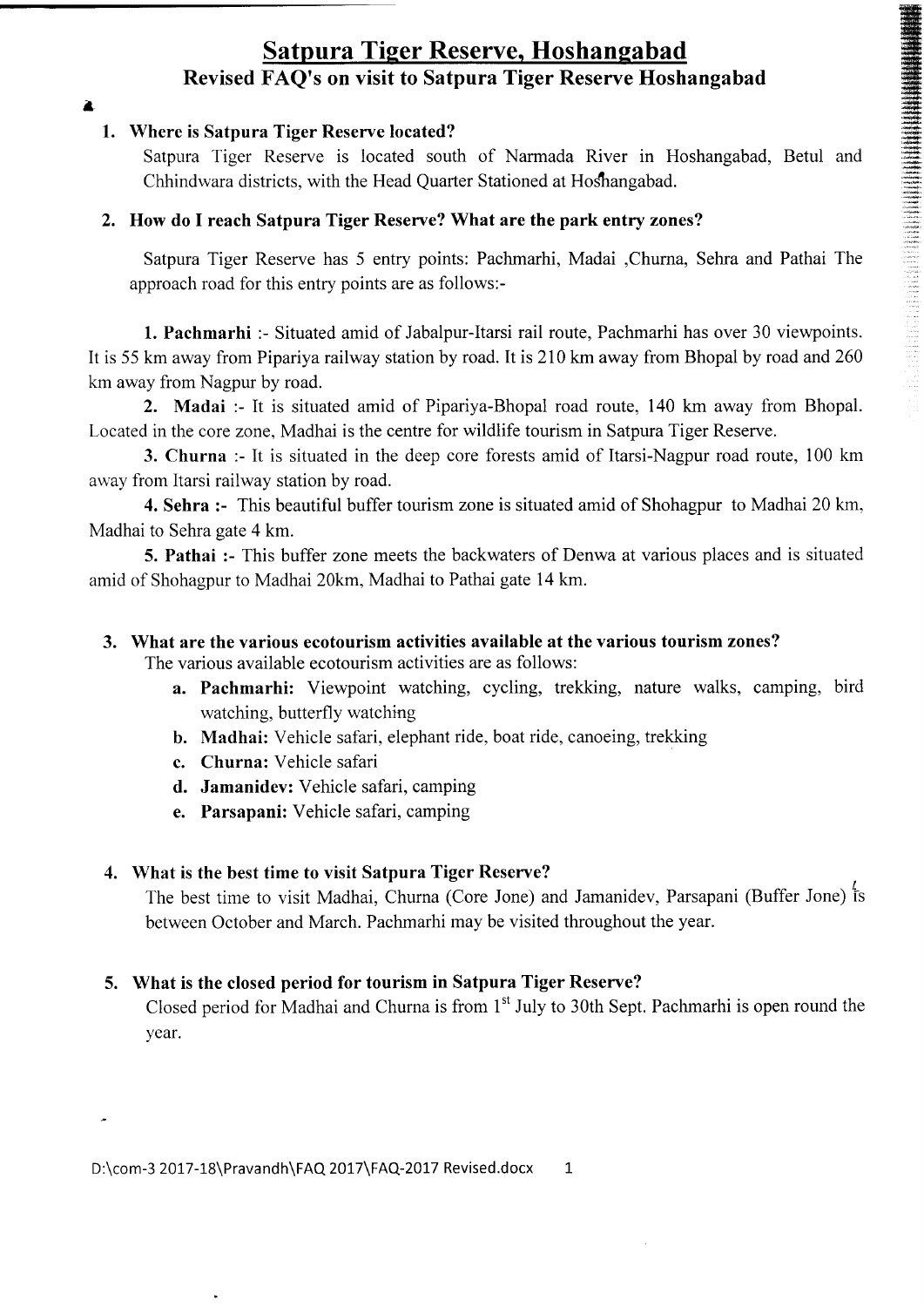### b. \\.hat about the weather at Satpura Tiger Reserve?

Satpura being situated in Central India is subjected to extreme and tropical weather. Temperature in and around Pachmarhi plateau is generally lower than the plains. Monsoon arrives in the end of June and rainfall in Pachmarhi is much higher than the rest of district.

r\$tfi

'..a:.: : -.l '..: .t.-

Weather at Madhai, Churna, Parsapani and Jamanidev is similar to that of the surrounding plains.

### 7. What are the off days for Park Safari?

The park is closed for visitors on the Holi and Diwali festivals and in the afternoon of every Wednesday.

# 8. Are Mobile/Cell Phones allowed during park excursions?

Permits for Mobile/cell phones are issued for a specific area. Except photography, any other use of mobile phones is prohibited during park excursions.

# 9. Can I visit all the tourism zones with one entry Permit?

No, Permits are issued for a specific round. The safari is permitted only the round booked for.

### 10. How can I book permit and reschedule/cancel my permit for the safari?

Permits for park safari can be booked in advance. Provisions for rescheduling and cancellation of park entry permits are available at the safari booking portal within  $http://www.mponline.gov.in.$ 

### 11. Is there any provision for Add-Ons?

An Add-on is only possible under following circumstances:

- The total number of members of a party should not exceed six.
- . The leader of the party should agree to the adding-on.
- o The original permit must have at least two persons to avail of this facility. Each Add-on, irrespective of the number of persons, shall be charged an additional normal entry fee of a particular area. Adding-on shall only be allowed once.
- o The presence of the group leader of the original permit holder is a must in the Add-on arrangements.

# 12. How many vehicles are allowed in Satpura Tiger Reserve?

Only 24 vehicles are permitted to enter the park per day in Madhai zone, including the morning and afternoon drives. 28 vehicles (including morning and evening drives) are allowed to enter everyday in Parsapani and in Jamanidev. In Pachmarhi, there is no limitation for the entry of vehicles. In Churna zone, tourist can take their own four-wheel drive enabled/SUV vehicle.

## 13. How many safaris can be made in Satpura Tiger Reserve in a day?

'Two safaris, one in the morning from 06:00 hrs to I 1:00 hrs and the other during the afternoon from 15:00 hrs to 18:00 hrs can be made in a day in Madhai, Churna, Parsapani & Jamanidev tourism zones. In Pachmarhi, tourists can visit from sunrise to sunset.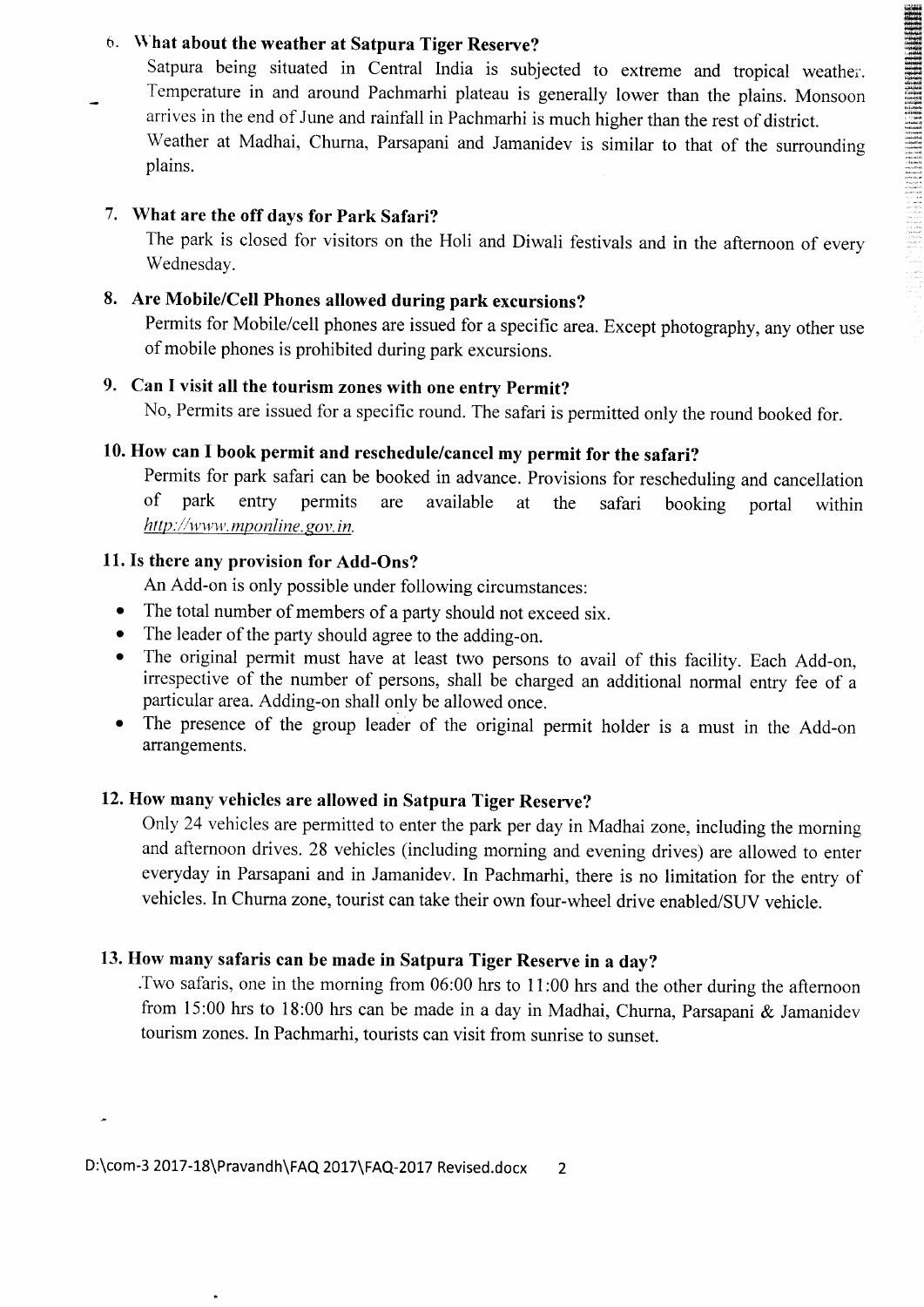14. How much are the permit costs (Entry fee, vehicle rent and guide charge) and what are the rules for safari in core and buffer area?

ffi ffi

|           |                                       | <b>Park Entry fees</b>         | <b>Rent of</b>                  |                      |                 |
|-----------|---------------------------------------|--------------------------------|---------------------------------|----------------------|-----------------|
| S.<br>no. | <b>Round By Gypsy</b>                 | <b>Single seat</b><br>booking* | <b>Full vehicle</b><br>booking* | vehicle <sup>+</sup> | Guide<br>Charge |
| 1.        | <b>Keria Round</b>                    | 250.00                         | 1500.00                         | 1800.00              | 360.00          |
| 2.        | Lagda Round                           | 250.00                         | 1500.00                         | 2400.00              | 360.00          |
| 3.        | <b>Zinzini Mahal</b><br>Round         | 250.00                         | 1500.00                         | 3000.00              | 360.00          |
| 4.        | <b>Chutakidev Round</b>               | 250.00                         | 1500.00                         | 3600.00              | 360.00          |
| 5.        | <b>Churna Round</b><br>(Double Round) | 500.00                         | 3000.00                         | 5000.00              | 720.00          |

Permit fees for both Indian and Foreign tourists is the same and would be as following:

Note: - In addition to the above mentioned fees, boat fees to and from Madhai (Rs. 50 per person) would also be payable at the permit counter.

+ The visitor will require to choose I one of the 5 available safari rounds, whose fees, along with the guide and boat fees would be payable at the permit counter.

| S.<br>no. | <b>Round By Gypsy</b>                           | Single seat<br>booking* | <b>Full vehicle</b><br>booking* | <b>Rates of</b><br>vehicle | Guide<br>Charge | <b>Total</b> |
|-----------|-------------------------------------------------|-------------------------|---------------------------------|----------------------------|-----------------|--------------|
| 1.        | Pathai to Parsapani<br>$(70 \text{ km})$        | 200.00                  | 1200.00                         | 3000.00                    | 360.00          | 4260.00      |
| 2.        | <b>Sehra to Jamanidev</b><br>(40 km)            | 200.00                  | 1200.00                         | 2500.00                    | 360.00          | 4060.00      |
| 3.        | <b>Sehra to Jamanidev</b><br>and Bineka (80 km) | 200.00                  | 1200.00                         | 3500.00                    | 360.00          | 5060.00      |

The safari rates at Jamanidev and Parsapani are as follows:

Note: - Maximum Six persons are allowed in one vehicle for safari.

\* The mentioned rates are applicable only when the tourist enters the park in a vehicle registered with Satpura Tiger Reserve. The tourists will have to pay double the mentioned rates if they enter the park in a vehicle unregistered to Satpura Tiger Reserve. In such cases tourists who have booked their safaris through  $http://www.mponline.gov.in will require to pay the$ excess amount at the park entry gate.

\* Private owner registered Gypsies and private vehicles are allowed to enter into the Pachmarhi zone of Tiger Reserve for the safari. Private vehicles are also allowed to enter into the Churna, Jamanidev and Parsapani zones of the Tiger Reserve.

Tourist during their stay and wildlife viewing will be bound by the gazette notification for entry fee and rule 2017 (see http://www.mponline.gov.in) and Wildlife Protection Act 1972 and the rules therein and also by the restrictions imposed by the Supreme Court and High Court.

- 1. Consumption of alcoholic drinks and meat is not allowed during stays in forest rest houses, as per the orders of PCCF, Govt. of M.P. Bhopal.
- 2. Use of Tape, Loud music is restricted during stays in rest houses and wildlife viewing.
- 3. Littering (Throwing away) of plastic waste like water bottles, plastic pouches, polythene packets, eatables and other wastes is not allowed.
- 4. Tourist will be bound to follow the instructions of the guide, forest staff.
- 5. The timing for wildlife viewing, visit in park areas will be from just before sunrise to just after sunset.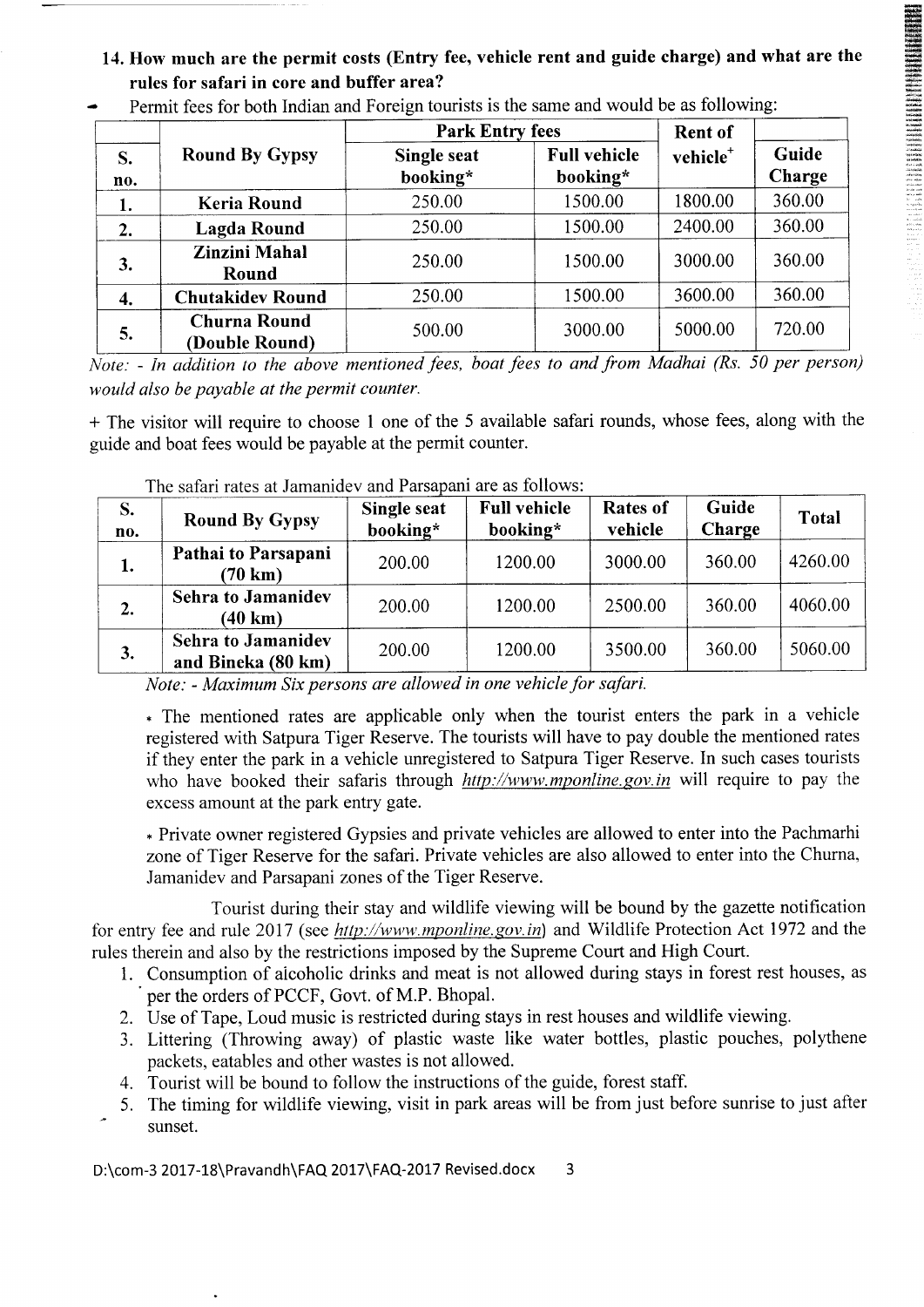The compliance of these rules is compulsory. Non compliance will result in cancellation of entry permission and the person will be penalised as per law.

 $\overline{ }$ 

::.";. :,:' l',: .

#### -i5. Any exemption for the children in safari?

Children up to 5 years old are exempted from entry fees and elephant ride fees.

### 16. What is the advisable dress-code during a safari?

Visitors are advised to wear clothes of the colours that can blend with the colours of the jungle (e.g. green, black, etc.), while avoiding any bright colours (e.g. white, orange, yellow, etc.). Wearing strong perfumes during the safaris is also discouraged. It is also advised to wear clothes in accordance to the current weather.

### 17. What are the provisions for Elephant Joy Ride?

Elephants have to be booked at least one day in advance. Maximum 4 people are allowed on an elephant. It is a half-hour safari and does not guarantee a tiger sighting. Elephant safari allows you to explore the jungle by leaving conventional forest roads. The charges for elephant ride are as follows:

| Elephant ride (maximum 4 persons) | (In Rs.) |
|-----------------------------------|----------|
| Charges per person                | 1000.00  |

Half of the above mentioned fees would be payable for children between 5-12 years age. No fee is required to be paid for children younger than 5 years age.

### 18. What are the fees for trekking, camping, platforms/watchtowers?

|                               | <b>Entry fees</b> |               | <b>Guide fees</b> |               | Porter fees |               |
|-------------------------------|-------------------|---------------|-------------------|---------------|-------------|---------------|
| <b>Activity</b>               | Core              | <b>Buffer</b> | Core              | <b>Buffer</b> | Core        | <b>Buffer</b> |
| Trekking                      | 250.00            | 200.00        | 700.00            | 560.00        | 500.00      | 400.00        |
| Camping (two days, one night) | 1500.00           | 1200.00       | 1400.00           | 1120.00       | 1000.00     | 800.00        |
| Platform / Watchtower         | 600.00            | 480.00        | 1400.00           | 1120.00       | 1000.00     | 800.00        |

## 19. What are the various boating activities conducted at Madhai and what are their charges?

| <b>Activity</b>               | <b>Fees</b> | Boatsman/<br><b>Guide fees</b> | <b>Total</b><br>fees |
|-------------------------------|-------------|--------------------------------|----------------------|
| Canoeing                      | 800.00      | 360.00                         | 1160.00              |
| Boating (8 persons)           | 2200.00     | 360.00                         | 2560.00              |
| Boating (10 persons)          | 2400.00     | 360.00                         | 2760.00              |
| Boating (12 persons)          | 2600.00     | 360.00                         | 2760.00              |
| Pedal boating                 | 250.00      | 360.00                         | 610.00               |
| Sarangpur - Madhai to and fro | 50.00       | 00                             | 50.00                |
| Tawa cruise boat entry        | 1000.00     | 00                             | 1000.00              |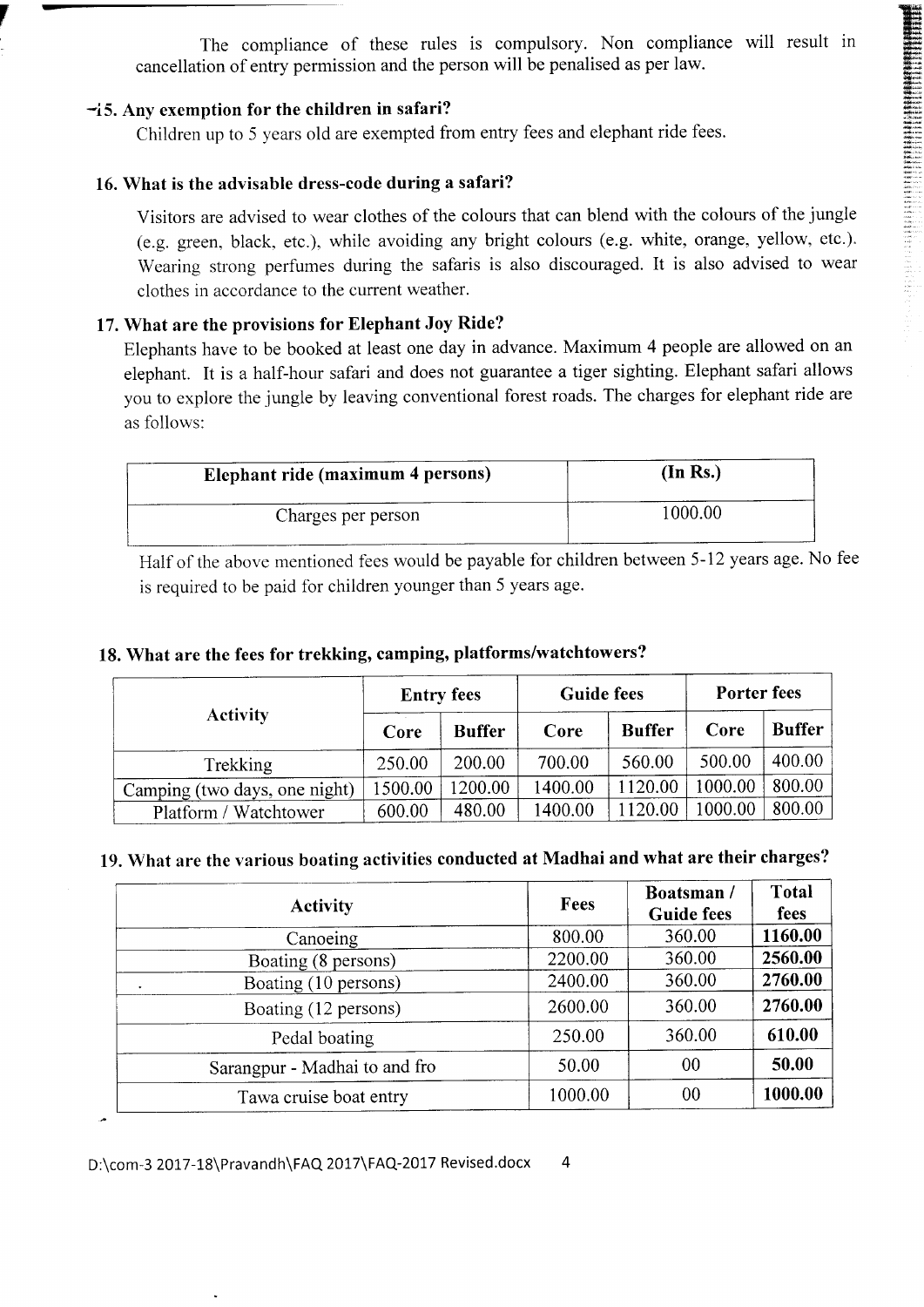\_20. What are the various tourism activities and their corresponding charges at Pachmarhi? In Pachmarhi Entry fee for light vehicle is Rs. 250 plus per person permit fee of the person/persons riding the vehicle (maximum as per the passing capacity).

Xr":

| <b>Pachmarhi View Point</b>                                                                    |                  |
|------------------------------------------------------------------------------------------------|------------------|
| Activity                                                                                       | <b>Entry Fee</b> |
| Tracking / Cycling (Per round per person)                                                      | 50               |
| Sighting on one view Point (Per person per round)                                              | 25               |
| Two wheeler (Maximum two person per round)                                                     | 200              |
| Sighting on one view Point with two vehicle (Per person per round)                             | 100              |
| Registered vehicle (maximum 6 person per round)                                                | 300              |
| Unregistered vehicle (maximum 6 person per round)                                              | 600              |
| Sighting on one view Point with light vehicle registered (maximum 6<br>person per round)       | 150              |
| Sighting on one view Point with light vehicle unregistered vehicle<br>(maximum 6 person/round) | 300              |
| Registered vehicle (maximum 6 person/round) for three days                                     | 600              |
| Unregistered vehicle (maximum 6 person/round) for three days                                   | 1200             |

# 21. Where to stay and How to book accommodation in Satpura Tiger Reserve facility and condition?

There are 03 forest rest houses at Pachmarhi (10 rooms), Matkuli (04 rooms) Churna and Eco center Churna (2+4 rooms) and Madhai (7 rooms) each with double bedded rooms. Rooms can be booked by contacting the Satpura Tiger Reserve Office.

| <b>Rest House</b>    | Room1 | Room2 | Room <sub>3</sub> | Room4          | Room <sub>5</sub> | Room6          |
|----------------------|-------|-------|-------------------|----------------|-------------------|----------------|
| Pachmarhi            |       | 1250  | 1250              | 1250           |                   |                |
| Mahadeo              | 2500  | 1500  | 2000              | $\blacksquare$ |                   |                |
| <b>Bison Lodge</b>   | 2000  | 1000  | 1000              |                |                   | $\blacksquare$ |
| Matkuli              | 1500  | 1500  | 1500              | 1500           |                   | ۰.             |
| Madai                | 2000  | 2000  | 2000              | 2000           | 2000              | ۰              |
| Churna               |       |       | 2000              | 2000           | $500*$            | $500*$         |
| Eco-Centre<br>Churna | 2000  | 2000  | 2000              | 2000           |                   | -              |

• Rooms 5 and 6 at Churna resthouse will be available for 3 hours to the touri Madhai upon payment.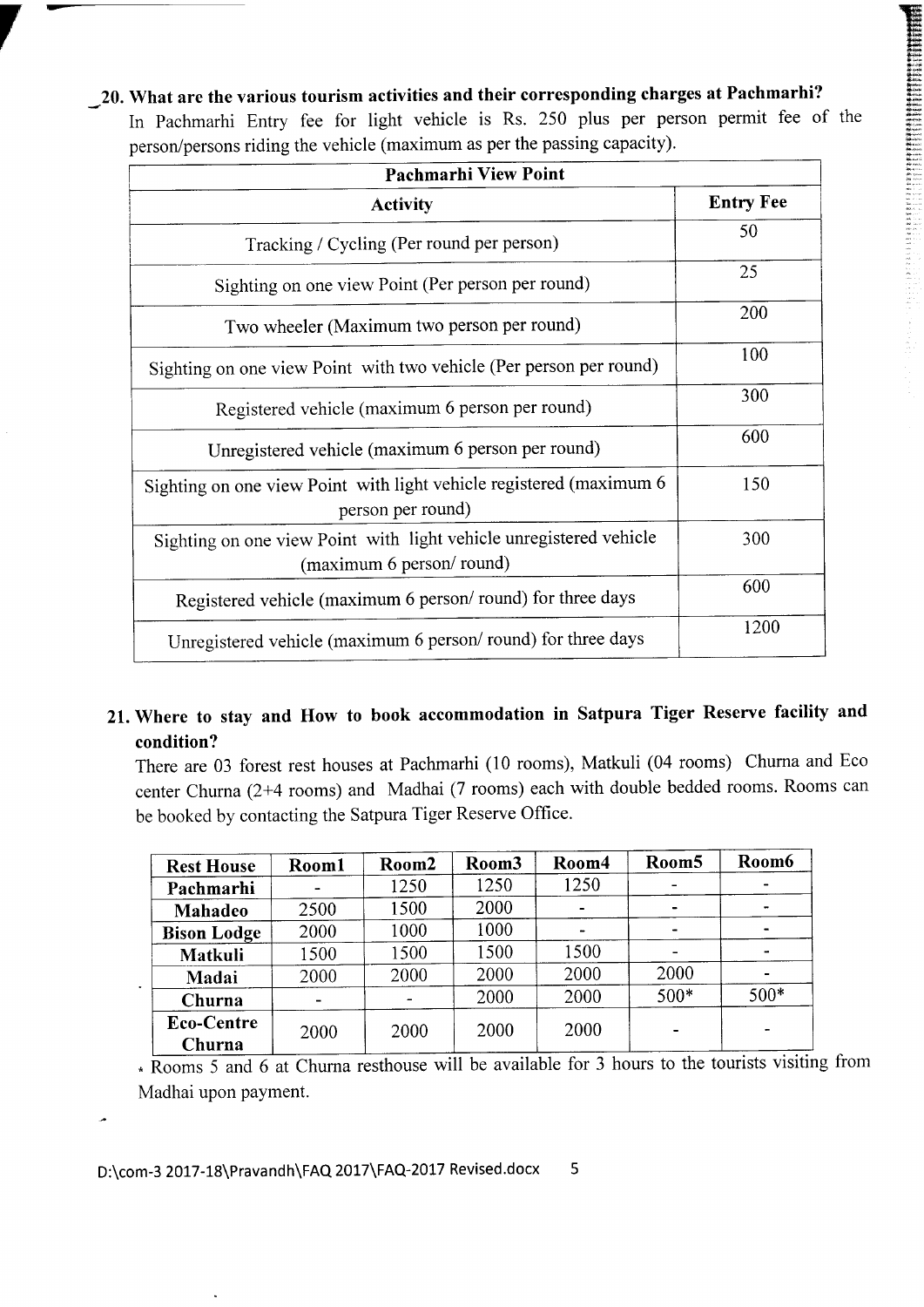Accommodation can be booked in advanced during the office hours (1030-1730 hrs) over phone  $(+917574-254394)$  & email  $(ddsatnp.hbd@mp.gov.in)$ . Visitor's details mentioned in the Resthouse Booking Form (Annexure 1) are required to be provided through the above mentioned email address, along with a scanned copy of a valid identity proof. Upon availability of rooms, the right of reservation lies with the Field Director, Satpura Tiger Reserve.

- 1. Maximum 3 persons can be allowed in each room'
- 2. Total rent of room/rooms will be deposit in advance and send deposit slip to as above mentioned E-mail address and you can confirm your room booking to our above mentioned phone number.
- 3. You must have to carry room rent deposit slip with you at the time of your arrival
- 4. In special circumstances, the reservation of tourist can be cancelled in the interest of forest and wildlife protection or in case of tours of VIP's like Honorable High Court Judges / District Court Judges, Chief Secretary, Principal Secretary, Secretaries, Head of the Departments, Ministers etc. The cancellation information will be given to the concerned person on telephone as soon as possible. In such cases either the reservation will be adjusted in other dates or the advance fees will be refunded. The fees will not be refunded if the tourist cancels his reservation'

# 22. How to make payments for the accommodation facility?

Room rent is to be deposited in advance in the account of "Deputy Director", Satpura Tiger Reserve, Hoshangabad, Saving bank account no. 3614151883 in Central Bank of India, Branch pipariya (IFSC code GBIN -0283243). Payment is also recovered in cash after occupancy subject to the availability of rooms. Original deposit slip or in case of net banking, a scanned copy of the statement, along with the reservation details is to be sent to Field Director, STR office vide email -  $\frac{d \text{d} s \text{atm} \cdot \text{d} \cdot \hat{a}}{d \text{cmm} \cdot \text{g} \cdot \text{d} \cdot \text{d} \cdot \text{d} \cdot \text{d} \cdot \text{d} \cdot \text{d} \cdot \text{d} \cdot \text{d} \cdot \text{d} \cdot \text{d} \cdot \text{d} \cdot \text{d} \cdot \text{d} \cdot \text{d} \cdot \text{d} \cdot \text{d} \cdot \text{d} \cdot \text{d} \cdot \text{d} \cdot \text{d} \cdot \text{d} \cdot \text{d} \$ 

# 23. Do the Forest Rest Houses have Canteen facility?

Yes, Forest Rest Houses have canteen facilities to cater to the needs of the visitors. The canteens are being run by the Eco Development Committees. Tariff pertaining to food are charged separatelY.

# 24. How to make the cancellation of booked permits?

permits booked online can be cancelled at http://forest.mponline.gov.in.Permits can also be cancelled at the counters near the Gate as per the Cancellation Rules.

- From Date of permit 60 days or before entry/Safari date, complete amount of Permit will be refunded after deducting portal charge.
- Cancellation of Permit between 30 days To 59 days prior Safari date Cancellation charges deducted on the Permit after deducting portal charges will be 25% of Permit value.
- Cancellation of permit between 15 days to 29 days prior Safari date. Cancellation charges deducted on the Permit after diducting portal charges will be 50% of Permitvalue
- o Cancellation of permit Between 05 days To 14 days .Cancellation charges deducted on the Permit after deducting portal charges will be 75% of Permit value.
- No Refund will be given for cancellation of permit between 5 days or less days prior to entry.

D:\com-3 2017-18\Pravandh\FAQ 2017\FAQ-2017 Revised.docx 6

.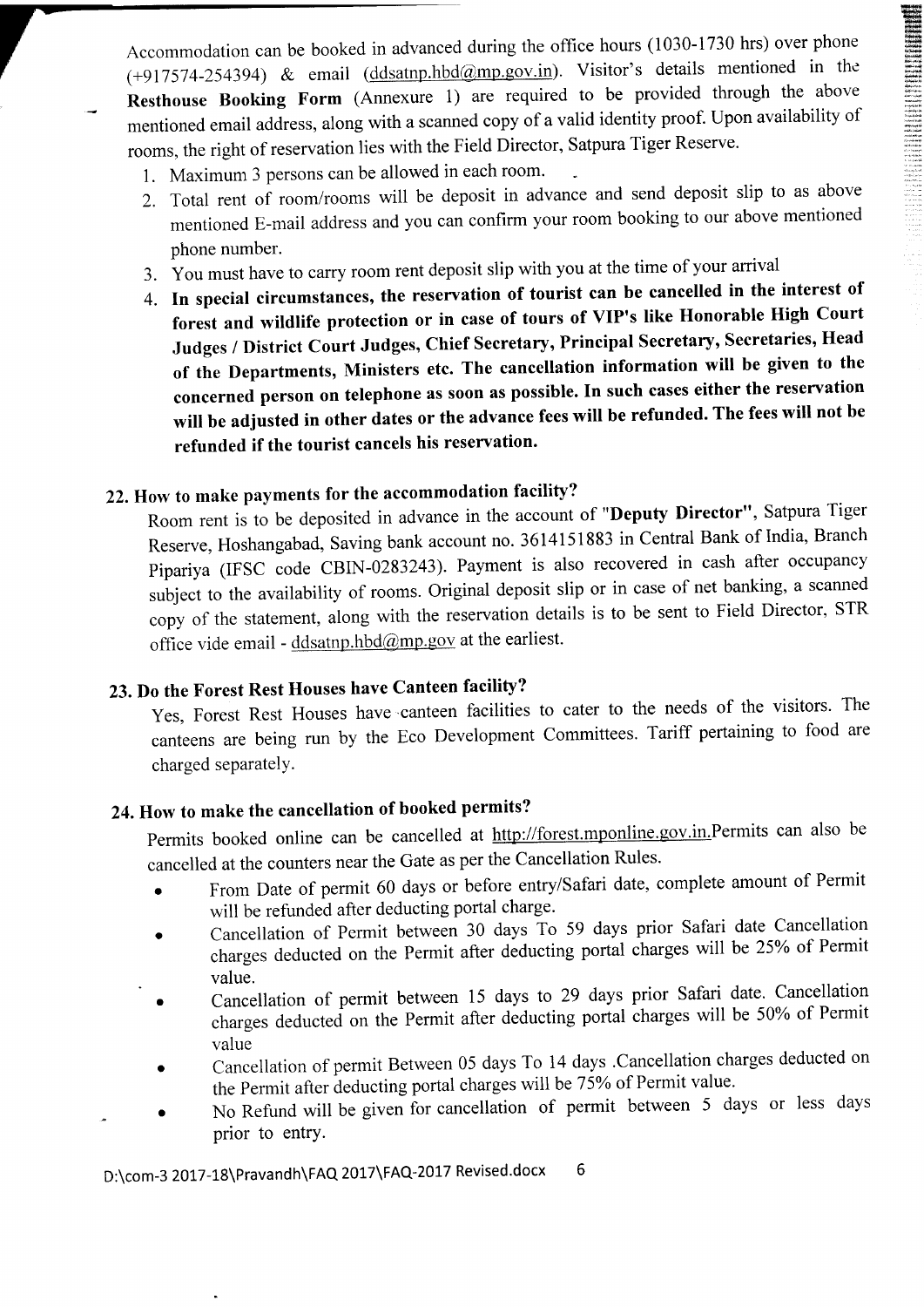# 25. What are the Rules for obtaining permission for Filming/Photography from Gypsies?

The Field Director on payment of fees as mentioned below can give permission for Filming/Photography:

**SEFERE** 

| <b>Duration</b>              | <b>Indian Educational/Research</b><br>Institutes. Departments &<br>Institutes of Govt. of India<br>and State Govt. of MP | Other           | <b>Remarks</b>           |
|------------------------------|--------------------------------------------------------------------------------------------------------------------------|-----------------|--------------------------|
| <b>First Seven Days</b>      | Rs.10000                                                                                                                 | <b>Rs.40000</b> |                          |
| $8th$ to $15th$ Day          | Rs.7500                                                                                                                  | Rs.30000        | Per Cameraman<br>per day |
| 16 <sup>th</sup> Day Onwards | Rs.5000                                                                                                                  | Rs.20000        |                          |

# 26. Is there any fee chargeable for still cameras/ video cameras during fixed rounds?

Visitors are permitted to use their still video/cameras free of cost during fixed rounds'

# 27.How to book Elephants for Tourism & Photography/ Filming?

Provisions for Elephant Rides for the above purposes have been elaborated under Rule 4 (1&2) of the Notification.

### 1. For Tourism:

The local officers at entry gates of the Tiger Reserve shall give permission for tourism. Advance booking can also be made for elephant ride.

On a two-seater elephants, only two persons shall be allowed to sit, excluding Mahout. Children up to flve years of age shall be allowed free along with their parents/ guardians. Duration of the elephant ride shall be  $\frac{1}{2}$  hour and fee per person will be payable as under:

 $\Box$  Rs. 1,000 fee per person will be payable. For the children age between 5-12 years fee will be half to the fee. But for the calculation of seat, it will be considered as a full seat.

## 2. For Photography/Filming:

The Field Director/chief conservator of Forests shall give permission for photography / filming from an elephant. This fee shall be payable in advance for the entire period of filming/photography. The period of permission can also be in broken periods.

On the basis of availability and if demanded by the cameraman with permission for photography/ filming, the elephant can be given for 3 hours. Only 2 persons, including the cameraman in whose name the photography/ filming permission has been issued and 1 more person to assist the cameraman will be allowed to sit on an elephant. Duration of the photography/ filming shall be 3 cool morning hours. The charges per elephant/ 3 hours shall be as under

| For Indian educational or research institutes and<br>departments and institutes of Govt. of India and State<br>Govt. of Madhya Pradesh | $Rs. 6000/-$          |
|----------------------------------------------------------------------------------------------------------------------------------------|-----------------------|
| All others                                                                                                                             | $\text{Rs. } 24000/-$ |

The fee for Photography/Filming shall be non-refundable.

For any violation by the cameraman or his assistant of the photography/filming team, in addition to the legal action by the competent forest officer, their entry can be banned for the part of D:\com-3 2017-18\Pravandh\FAQ 2017\FAQ-2017 Revised.docx 7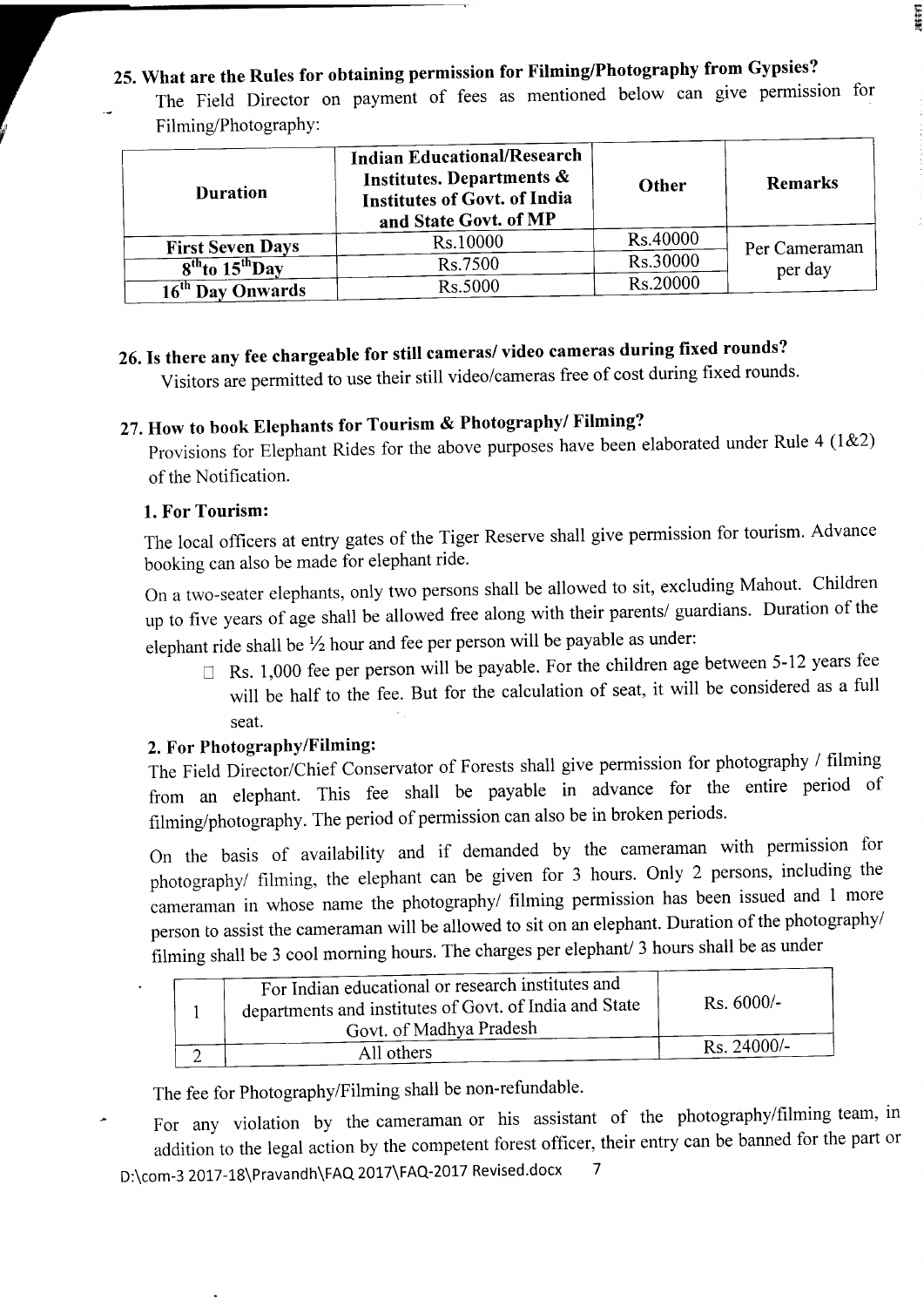full period of the remaining permission period by the officer in-charge of the protected area.

**q** ; : :

# 28. How to avail concession for school students/trainees/trainers and support staff?

Authorized study tours of students belonging to recognized educational institutions shall be charged 50% of the entry fee if prior information is given for such authorized study tours. However, institutions in question have to book online permits  $\delta s$  per the norms, and only on reaching the entry gate and showing relevant original permission letter, the 50% amount will be retumed in cash. This facility shall be allowed to an institution only once a yeat and shall be limited to only one visit. The head of the recognized educational institute needs to write a letter to this effect giving the names of all the students and teachers/faculties accompanying them on the safari.

### 29. What are the provisions for citizens of Nepal?

The citizens of Nepal shall be treated at par with Indian citizens with regard to the determination of fees. Our website is to be launched soon.

## 30. Where do I get more information on Satpura Tiger Reserve?

For more information please log on to Satpura Tiger Reserve's official website http://www.satpuratigerreserve.mp.gov.in or you can also log on to http://forest.mponline.gov.in.

# 31. What is Madhya Pradesh Tiger Foundation Society and how to become a member of the societv?

The Madhya Pradesh Tiger Foundation is a registered society under the Madhya Pradesh Societies Registration Act, 1973 which came into existence on January 15, 1997. It is a Non-Profit Organization working towards conservation of wildlife (with special emphasis on tiger). This Novel Scheme provides an opportunity to secure support from public and organization outside the Government with the sole objective that people from all walks of life must join hands to protect the tiger and its habitat.

# 32. How do I become a member of the Madhya Pradesh Tiger Foundation Society?

In April 2001, the MP Tiger Foundation Society announced annual and life membership fees for obtaining membership of the society. The personal annual membership fee is Rs. 2500 and life time membership is Rs. 100,000. Institutional Annual membership fee is Rs. 50000 and life time fee is Rs. 10.00 lakh. Any person, who desires to be member of M.P. Tiger Foundation Society, can contact us directly or the local Conservator of Forests. Once a person becomes a member, he is provided with an identity card.

## 33. How can I contribute to the Madhya Pradesh Tiger Foundation?

All contributions must be sent through Crossed Cheques of Demand Drafts drawn in favors of The Secretary, Madhya Pradesh Tiger Foundation Society, Bhopal, India. The Society has obtained (FCRA) Foreign Currency Regulation Act registration and is authorized to receive .donations from outside the country. All donations are eligible for Income-Tax exemption under section 80(g) of the Income-Tax Act, 1961. For details, please contact: Secretary, MP Tiger Foundation Society & Principal Chief Conservator of Forests (Wildlife), Madhya Pradesh, Pragati Bhawan, 3rd Floor, Press Complex, MP Nagar, Zone-I, Bhopal-462001, INDIA, Tel: +91 755 2674318 (W) +91 755 2766315 (F), Email: pccfwl@mpforest.org & pccfwl@mp.gov.in

# " 34.Is there any provision of moving on foot/camping/staying in hides and machans/night safari/cycling/nature trails inside the park?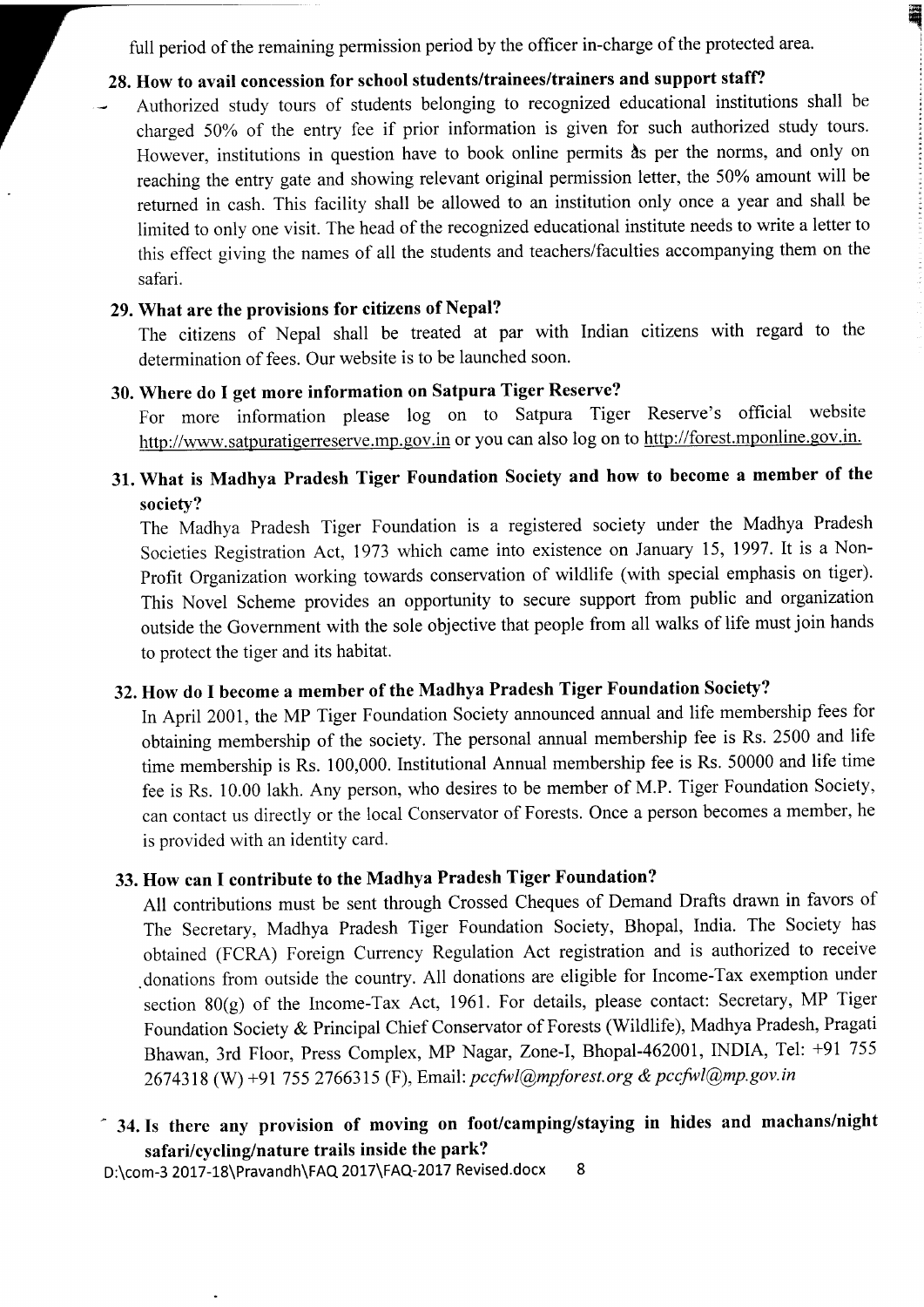$\begin{array}{l} \displaystyle \frac{\partial \phi_{\mathbf{0}}(\mathbf{0},\mathbf{0},\mathbf{0},\mathbf{0},\mathbf{0},\mathbf{0},\mathbf{0},\mathbf{0},\mathbf{0},\mathbf{0},\mathbf{0},\mathbf{0},\mathbf{0},\mathbf{0},\mathbf{0},\mathbf{0},\mathbf{0},\mathbf{0},\mathbf{0},\mathbf{0},\mathbf{0},\mathbf{0},\mathbf{0},\mathbf{0},\mathbf{0},\mathbf{0},\mathbf{0},\mathbf{0},\mathbf{0},\mathbf{0},\mathbf{0},\mathbf{0},\mathbf{0$ 

Forsyth trail. the trek covered by Capt. J. Forsyth, is a very fascinating route right from Jhela to Pachmarhi via Kanjighat. Trekking is allowed on prescribed routes in Pachmarhi and Madhai.

# -35. What are the mandatory documents that I need to carry during the safari?

All the visitors are required to produce the entry permit and any one of the identity cards (Adhar Card, Voter ID, Driving License, PAN Card, Govt. Employee Card, Passport and Student ID) on demand by the Park Officials for verification at the entry point.

### 36. What if a permit holder turns up late at the entry gate?

The permit is valid till one hour after the scheduled entry time. After one hour permits will be deemed to be cancelled.

### 37. What are the activities that can be taken up in the Core Zone of the Tiger Reserve?

Only safari on vehicles on the designated routes is permitted in the Core Zone of the Tiger Reserve. Walking on foot or getting off the vehicle is strictly prohibited but for the Pachamarhi and Madhai, there are tracking as well as rock climbing activities are available. There is one designated place in each zone where the visitors can get down from the vehicles &relax.

### 38. What are the precautions I need to take for my safety while in the Park?

- . Visitors are allowed to move on open vehicles in the Park.
- . One should refrain from teasing or even feeding wild animals.
- o Getting off the vehicle and moving on foot is strictly prohibited.
- o First-aid box is a mandatory kit in all the vehicles.
- o Winter garments are advised during the months of November February.
- o It is always advisable to follow the instructions of the Guide and adhere to the do's and don'ts.
- . Sitting firmly on the seat confined to the vehicle
- . Avoid touching of plants, eating of leaves and fruits, drinking water from the flowing streams
- . Wearing of boots and trousers in the nature trail are always advisable.

# 39. What are the Park Management's views on local communities and sharing of tourism income?

The tourism in and around the Tiger Reserve is sustained primarily from the non-consumptive use of wildlife resources and the local communities are the ones that bear the cost of conservation in terms of lost incomes, cattle depredation by carnivores and crop damage by wild herbivores.

## 40. How is Satpura Tiger Reserve different from other parks?

Satpura Tiger Reserve is the biggest tiger reserve of Madhya Pradesh. It is a habitat of 52 species of Mammals. 3l of Reptiles and 300 species of birds, out of which 14 are endangered. STR also a habitat of arboreal mammals like Flying Squirrel, Indian Giant Squirrel and Leaf nosed bats. Eurasian Otter and Smooth coated Otter are also found here. It is a unique park of M.P where pollution free activities like cycling, canoeing and trekking are allowed.

 $\mathfrak{h}$ y. L. Krishnamoorthy (IFS) CCF & Field Director Satpura Tiger Reserve oshangabad  $\frac{1}{8.11.2017}$ 

D:\com-3 2017-18\Pravandh\FAQ 2017\FAQ-2017 Revised.docx

9